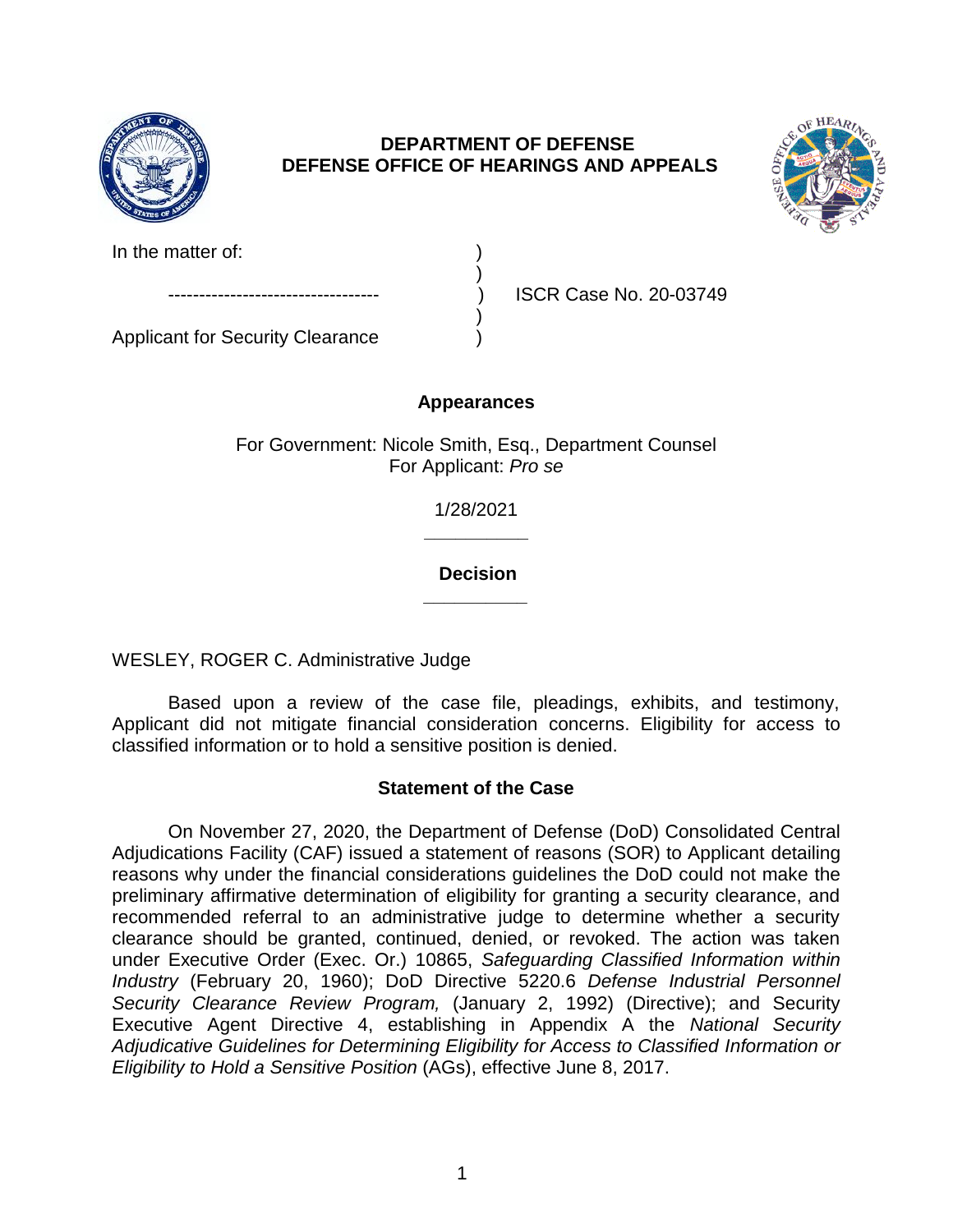Applicant responded to the SOR on August 10, 2021, and requested a hearing. This case was assigned to me on October 6, 2021 A hearing was scheduled for November 5, 2021, and was heard on the scheduled date. At the hearing, the Government's case consisted of four exhibits. (GEs 1-4) Applicant relied on six exhibits (AEs A-F) and one witness (herself). The transcript (Tr.) was received on November 12, 2021.

#### P**rocedural Issues**

Before the close of the hearing, Applicant requested the record be kept open to permit her the opportunity to supplement the record with payment updates on her federal and state taxes, further documentation of her dispute with SOR creditor 1.g, and any settlements and payment updates with her remaining creditors. For good cause shown, Applicant was granted seven calendar days to supplement the record. Department Counsel was afforded two days to respond.

Within the time permitted, Applicant supplemented the record with documentation covering her state tax payment plan, a bank statement reflecting creditor payments, correspondence addressing Applicant's dispute with the debt covered by SOR creditor 1.g, a release of lien and cancellation of debt by SOR creditor 1.k, an email crediting payments made to SOR creditor 1.f, and a payment made to the Internal Revenue Service (IRS) on her federal taxes owed for tax year 2015. Applicant's post-hearing submissions were admitted for consideration as AEs G-N without objection.

#### **Summary of Pleadings**

Under Guideline F, Applicant allegedly accumulated (a) delinquent taxes owed the IRS for tax years 2013-2015 in the aggregate amount of \$22,954; (b) delinquent state taxes owed to her state of residence in the amount of \$15,416; and (c) nine delinquent consumer debts exceeding \$320,000. Allegedly, these debts remain unresolved and outstanding.

In her response to the SOR, Applicant admitted all of the alleged delinquent debts with explanations. She claimed generally that she did not have any of the underlying conditions characterized as potential problems under the financial considerations guideline.

Specifically, Applicant claimed her 2013 and 2014 federal tax debts have been discharged. She claimed that her delinquent 2015 federal taxes are being paid through her tax refunds on a yearly basis. She also claimed her owed state taxes are being paid through a payment plan with the state at the monthly rate of \$236 that has produced a reduction in the overall balance. She further claimed that her mortgage debt with SOR creditor 1.d has been discharged through a 2015 foreclosure of a home that she purchased for \$730,000 in November 2006 and was worth only \$429,000 by 2015.

In further explanation, Applicant claimed that the judgment covered by SOR ¶ 1.f is being satisfied with \$400 monthly payments with no estimation of a satisfaction date.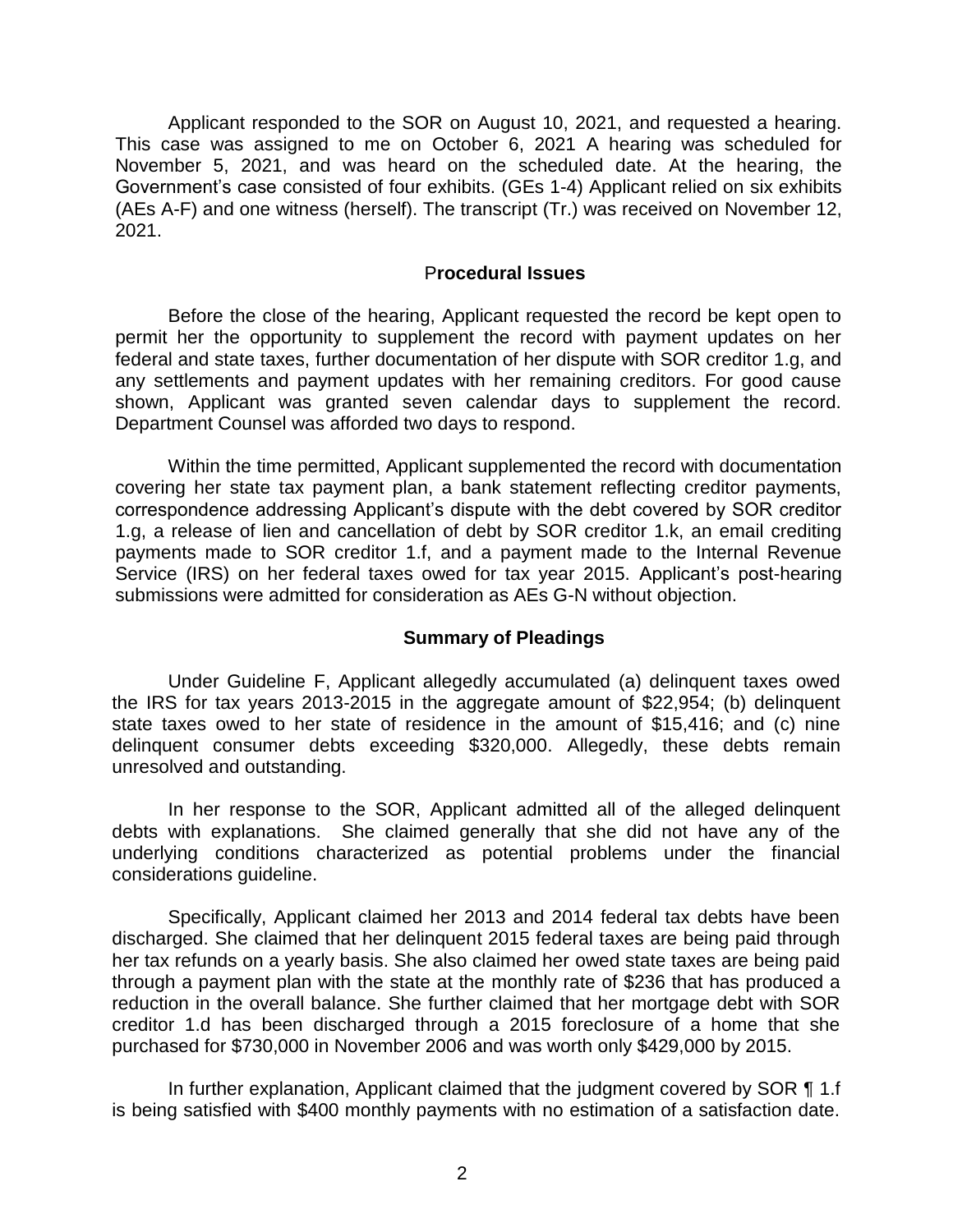She claimed her \$214,175 credit card debt with SOR creditor 1.g continues to be disputed as a fraudulent debt that she will not pay. She claimed her SOR ¶ 1.h delinquent debt should have been resolved in her SOR ¶ 1.e foreclosure

Addressing the alleged medical debts covered by SOR ¶¶ 1.i-1.j, Applicant claimed the two medical debts represent unplanned visits to an emergency room, where her daughter was delivered stillborn, and they are debts she does not intend to pay. She claimed uncertainty over the \$361 charged-off debt covered by SOR ¶ 1.k that no longer appears on her credit report. Responding to SOR allegations covered by ¶ 1.l, she claimed this account is in forbearance by virtue of the COVID relief bill, and previously was in current status. And, Applicant claimed that the debt covered by SOR ¶ 1.m is no longer delinquent and has been paid on time for the last year.

 credit resulting from an applied tax overpayment of Applicant's owed 2019 tax balance) Applicant attached several exhibits to her response. She included a photograph of her current home, estimated to be worth \$519,000. Other attachments consisted of an updated IRS tax billing for tax year 2015 in the amount of \$6,002 (noting a \$3,527 and a payment plan cancellation notice from the comptroller of her ate of residence.

### **Findings of Fact**

Applicant is a 51-year-old employee of a defense contractor who seeks a security clearance. Applicant denied generally each of the allegations in the SOR with explanations covering the financial allegations that included admissions. Findings of fact follow.

### **Background**

 1984. (GE 1) She earned a bachelor's degree in in May 1992 and a master's degree in Applicant has never been married but has cohabited with a significant other since December 2015. (GE 1; Tr. 51-52) She had one child from this relationship who was delivered stillborn in November 2015. (GE 1) She earned a high school diploma in May business and health care in May 1996. (GE 1; Tr. 50) Applicant did not report any military service.

Since September 2018, Applicant has been employed by her current employer as an enterprise architect. (GE 1; Tr. 50) Pending the outcome of her security clearance application, she has been placed on administrative leave. (Tr. 50) Between August 2017 and May 2018, she worked for another employer as a project manager, before terminating her employment over pregnancy issues. (GE 1)

Applicant was employed by other employers in various types of positions between September 2015 and August 2017. She reported periods of unemployment between June 2015 and September 2018. (GE 1) Applicant owned and operated her own private business between September 2004 and June 2015. (GE 1; Tr. 54) She held either a security clearance or public trust position between October 2005 and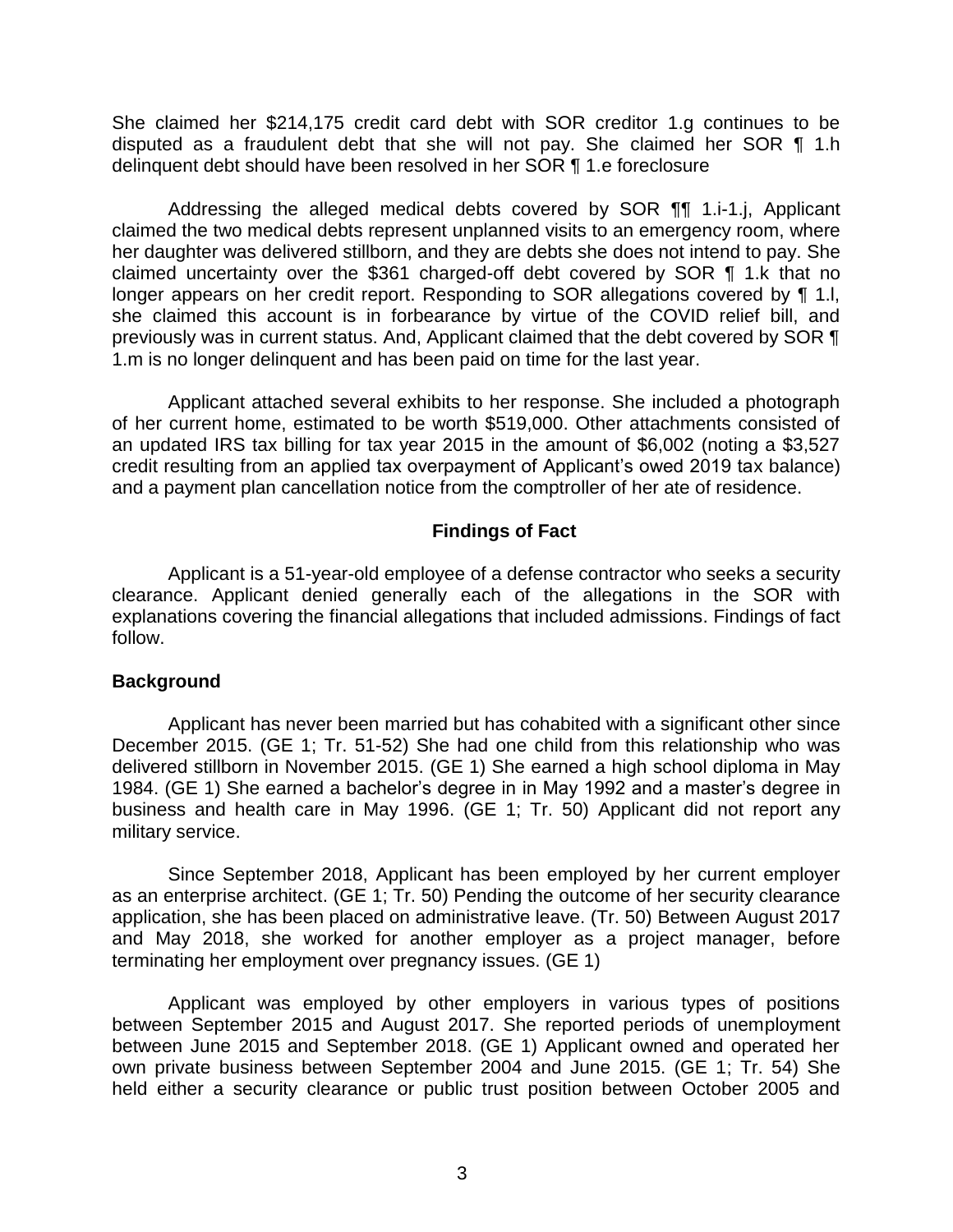August 2017, and was reportedly denied a security clearance in August 2018 due to financial issues. (GE 1)

### **Applicant's finances**

Between 2013 and 2015, Applicant accumulated delinquent federal taxes owed the IRS for these tax years. (GEs 1-3) For tax year 2013, she accrued \$9,000 in delinquent federal taxes (inclusive of interest and penalties for late-filing and nonpayment). (Applicant's response and AE D) IRS tax transcripts for tax year 2013 document IRS application of levied tax credits from other tax years in March 2017 to reduce Applicant's balance to zero. (AE D; Tr. 56-57) The IRS tax transcript for tax year 2013 documented an installment agreement Applicant arranged with the IRS in April 2016 that was cancelled in July 2017 for apparent lack of payment compliance. (AE D)

For tax year 2014, Applicant reported federal taxes owed of \$3,400. (AE D) Added penalties of \$5,341 to cover late filing and payments raised Applicant's 2014 federal tax assessment to over \$21,000. (AE D) Without an installment agreement in place, the IRS supplemented Applicant's one-time October 2017 voluntary payment of \$1,836 with a series of involuntary levies to create a zero balance in May 2019. (AE D; Tr. 56-57)

 for tax year 2015 exceeding \$9,000. (AE D) Applicant's net taxes for tax year 2015 were IRS transcript records reflect delinquent federal income taxes owed by Applicant calculated by the IRS in September 2021 to be \$6,130, after making allowances for her withholding from her reported income (\$6,681), added penalties (\$2,223), accrued interest (\$2,598), net voluntary payments from Applicant in 2020 (\$1,000), and involuntary levies from the IRS on scheduled Applicant refunds for other years (\$5,979). (AE D; Tr. 57-59)

With Applicant's credited voluntary \$1,000 payment to the IRS in November 2021, Applicant currently has a reported past-due balance of around \$5,130 for tax year 2015, with interest continuing to accrue at the legal rate. (AEs D and I-J) While Applicant had an installment agreement in place for a brief period spanning June 2019 and May 2020, the agreement was cancelled by the IRS in May 2020 for noncompliance with the payment terms of the agreement. (AE D; Tr. 48) IRS records do not document any other installment agreements with Applicant. Since 2015, Applicant has stayed current with her federal taxes (i.e., for tax years 2016-2020), and pledged to continue to do so in the future with the aid of IRS levies on any scheduled refunds she is eligible to receive. (AE L; Tr. 60,106)

 installment agreement with the state's comptroller. (AE E) Under this installment State tax records reflect past delinquent taxes owed by Applicant to her state of residence for tax year 2015 in the amount of \$12,703. (GE 1 and AE E) From a starting balance of \$15,416 in 2016, Applicant made several payments between 2016 and 2020 through credited involuntary levies. (AE E; Tr. 62) In 2020, Applicant entered into an agreement, she made a number of voluntary payments that reduced the overall tax amount owed to \$12,073. (AE E) When she defaulted in her payment terms, her state's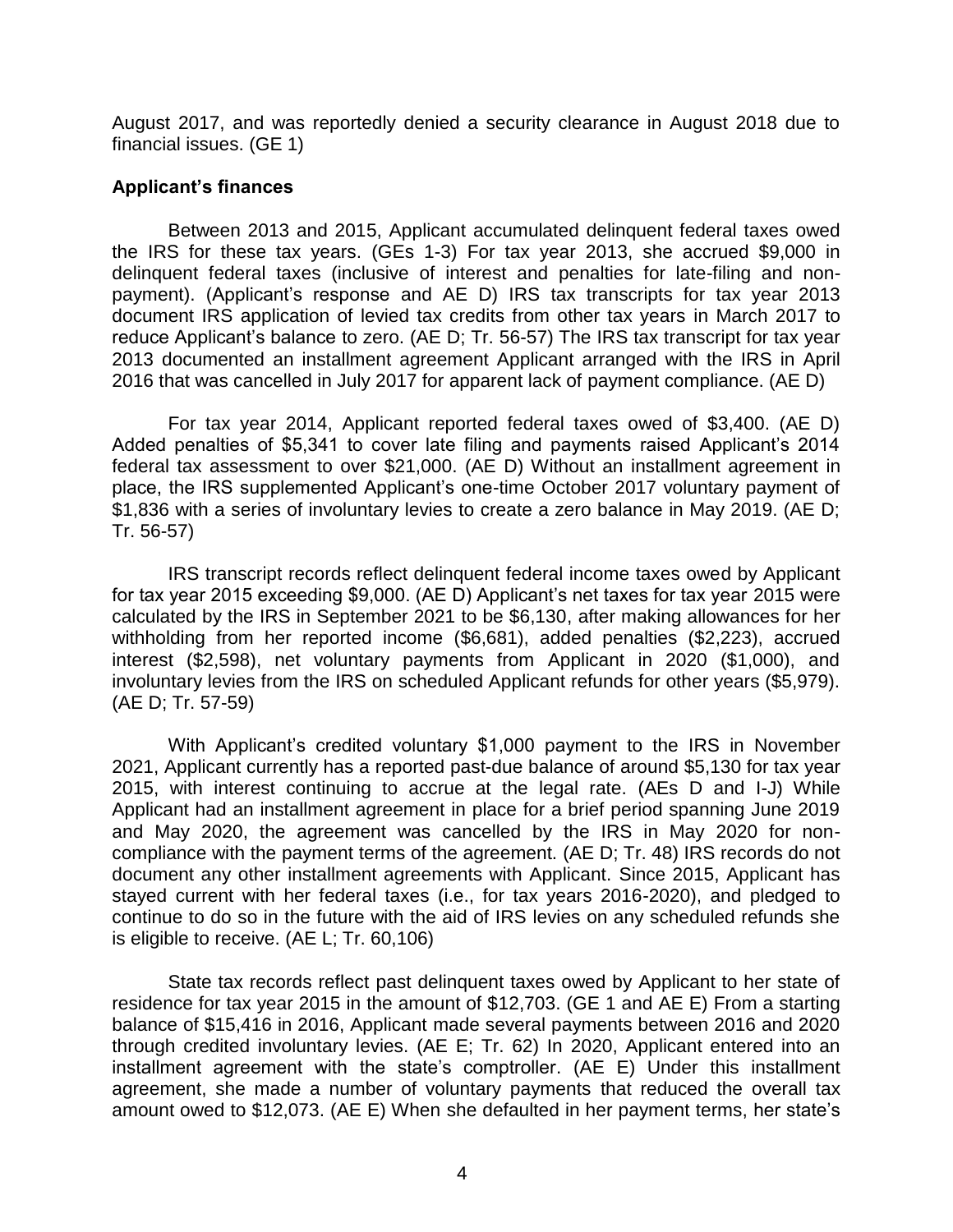Applicant entered into a new installment agreement with her state's comptroller's office comptroller canceled her installment agreement in April 2020. (AE E; Tr. 62-63) in August 2021. (AE E; Tr. 61-62)

Under the terms of this new installment agreement, Applicant is obligated to make monthly payments of \$235, beginning in September 2021. (AE E; Tr. 69-71) While her most recent bank statement reflects an October 2021 \$235 payment, it does not credit her with a September 2021 payment or any other obligated payments, and it remains unclear from the provided documentation whether Applicant made either a September payment or any other payments called for in the agreement. (AE K; 61-62)

 equity loan. (GEs 2-4; Tr. 78-79) Credit reports document that Applicant's first mortgage Besides her tax debt accruals, Applicant accumulated major delinquent consumer debts over a 17-year period spanning 2004-2021. Credit reports document that she opened two mortgage accounts in 2005. (GEs 2-4; Tr. 73-74) One was a first mortgage for \$583,000, (covered by SOR ¶ 1.e) in November 2005, to finance a \$730,000 home purchase, and another was a second mortgage of \$86,000 with the same lender (covered by SOR ¶ 1.h) in December 2005 to finance a reported home holder sold its interest in the mortgage to SOR creditor 1.e in December 2014 on terms not disclosed. (GEs 2-4; Tr. 74, 116)

 value of Applicant's home had fallen precipitously to \$429,000. (Applicant's response; SOR creditor 1.e foreclosed (June 2015) its mortgage. (GEs 2-4) Whether the lender's For the first 10 years of her mortgages, Applicant was able to manage her mortgages safely without any cost-over-runs. (GEs 2-4; Tr. 76) By 2015, the assessed Tr. 27) Facing balloon payments and a devalued home, she ceased making payments and prepared herself for foreclosure of the first and second mortgages on her property. (Tr. 27-28, 76-78) Following Applicant's default in her mortgage payments in June 2015, foreclosure produced enough sale proceeds to cover its first mortgage is unclear. Credit reports do not assign any deficiency balance, and Applicant expressed no awareness of any remaining deficiency resulting from the foreclosure. (GEs 2-4)

 charged-off account is documented in Applicant's credit reports as a \$214,175 creditor's internet merchant, she found a number of claimed discrepancies in the By far, the largest delinquent debt accumulated by Applicant between 2005 and 2020 is covered by SOR ¶ 1.g. (GEs 2-4 and AEs F and H; Tr. 28-29) This reported consumer account with a major credit card firm that is covered by SOR ¶ 1.g. Through this credit card firm, Applicant financed advertising credits with a major internet firm in excess of \$224,000 during 2014. (GEs 2-4 and AEs F and H; Tr. 39-46, 91, 102) After advancing over \$60,000 to SOR creditor 1.g to cover initial advertising charges with the number of clicks the merchant charged her. (AE H; Tr. 85-86, 91, 102)

 At Applicant's request, SOR creditor 1.g opened a billing dispute over these charges for its merchant's services to Applicant and referred Applicant to the internet charges in June 2014. (AE F; Tr. 38-48, 78-80) After a thorough review of the documentation furnished by its internet customer, SOR creditor 1.g validated the merchant for further information and discussions. (AE F) Following up with the internet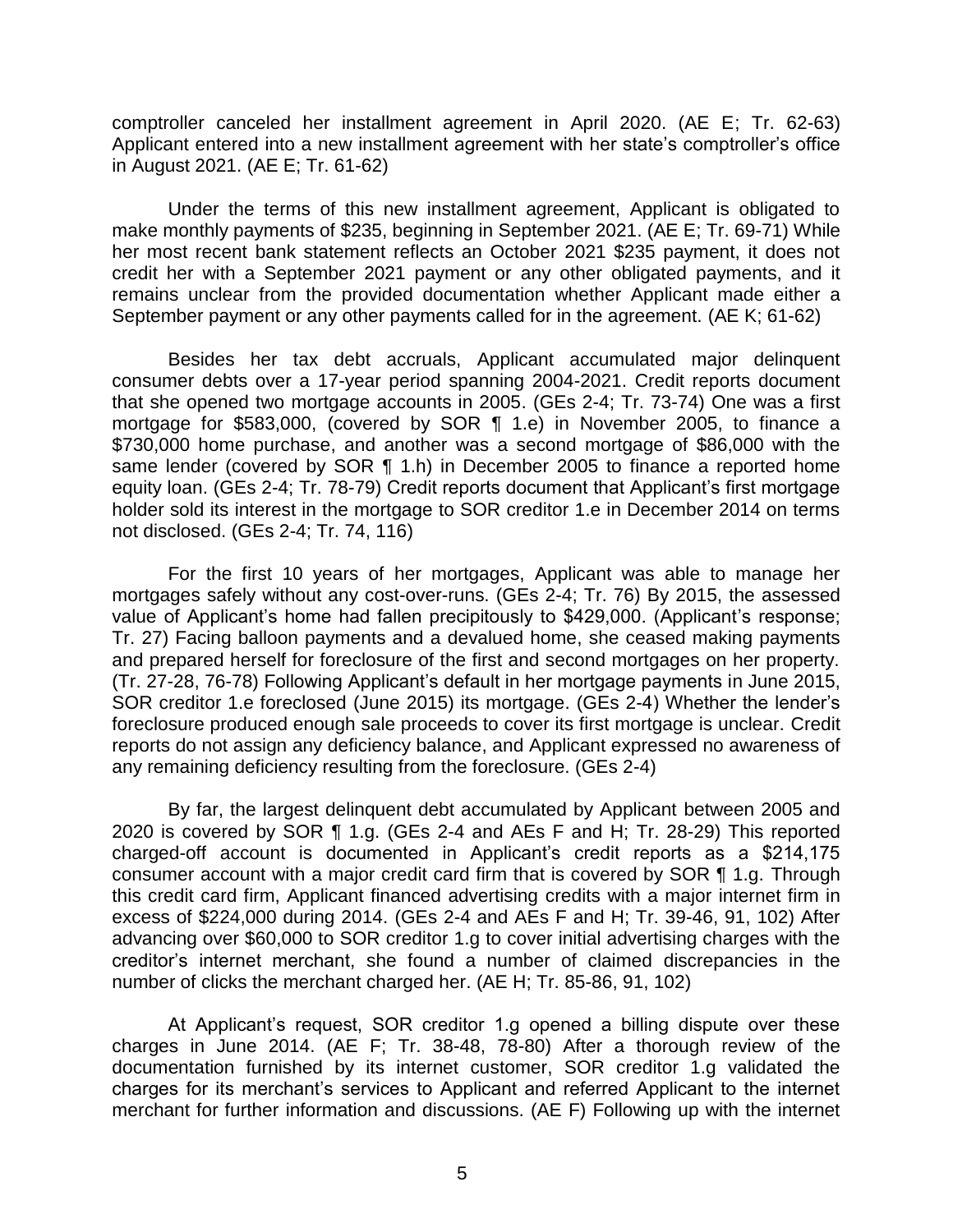merchant, Applicant sought clarifications of the internet's costing data for Applicant's Applicant claimed only 839 visits to the merchant's internet site and questioned the registered clicks to its site in 2014. (AE H) In email exchanges with the merchant, 71,000 visits credited to her by the merchant. (AE H)

 after June 2014. (GEs 2-4 and AEs F and H; Tr. 38-46) Applicant's dispute with SOR removed from Applicant's 2021 credit report. (GEs 2-4 and AE C; Tr. 34-35, 136-137) Ensuing investigations by both the credit card issuer and the charging internet merchant with Applicant-supplied data produced favorable results for the financing credit card firm who confirmed the validity of the billings. (AEs F and H; Tr. 90-91) Communications between Applicant and the internet merchant whose services she used for her business advertising never facilitated any kind of resolution of the charges billed to SOR creditor 1.g. Unable to convince her creditors of the validity of her claims, Applicant ceased all communications with both the creditor and its internet merchant creditor 1.g has never been resolved. (Tr. 92) Credit reports confirm that in 2016 the debt was charged off to profit and loss. (GEs 2-4) And, the debt has since been

 faith misunderstandings over the merchant's billing practices (i.e., charging for the Whether Applicant's dispute with SOR creditor 1.g. can be attributed to goodnumber of clicks to the website rather than for the number of visits) is unclear based on the documentation and hearing testimony supplied by Applicant. To date, she has not provided any contemporaneous documentation of the claims materials she furnished SOR creditor 1.g, or any other substantiating documentation to aid in assessing the merits of her dispute.

Pertinent documentation from Applicant covering her dispute with SOR creditor 1.g could be expected to yield information covering the substance of her disputes with her creditors, any settlement discussions between the parties, and whether Applicant ever offered to pay SOR creditor 1.g for the charges she acknowledged to be legitimate. Without more evidence from Applicant on the substantive grounds of her dispute with SOR creditor 1.g, and any prior initiatives taken by Applicant with the creditor and its internet customer to resolve her dispute amicably, either bilaterally or through mutually enlisted arbitration and mediation services available in her community, before suspending any further payments to the creditor, the debt dispute issues raised by Applicant cannot be favorably resolved.

Other large delinquent debts are covered in SOR ¶¶ 1.h and 1.l. SOR ¶ 1.h involves a mortgage debt of \$86,617 arising out of a home equity loan Applicant arranged on her former residence in December 2005. (GEs 2-4; Tr. 78-79) After making a few payments on this loan following the first mortgagee's foreclosure of its mortgage interest, Applicant ceased making payments on the loan altogether. (GEs 2-4; Tr. 79- 80) This debt was charged off by the lender in August 2019, with no activity noted in the account since 2016. (GEs 2-4)

 Applicant's claims that this second mortgage (SOR ¶ 1.h) was resolved with the 2016 foreclosure of the first mortgage on the property are not corroborated by any evidence developed in the record. (GEs 2-4; Tr. 27, 29-30) Without any remaining sale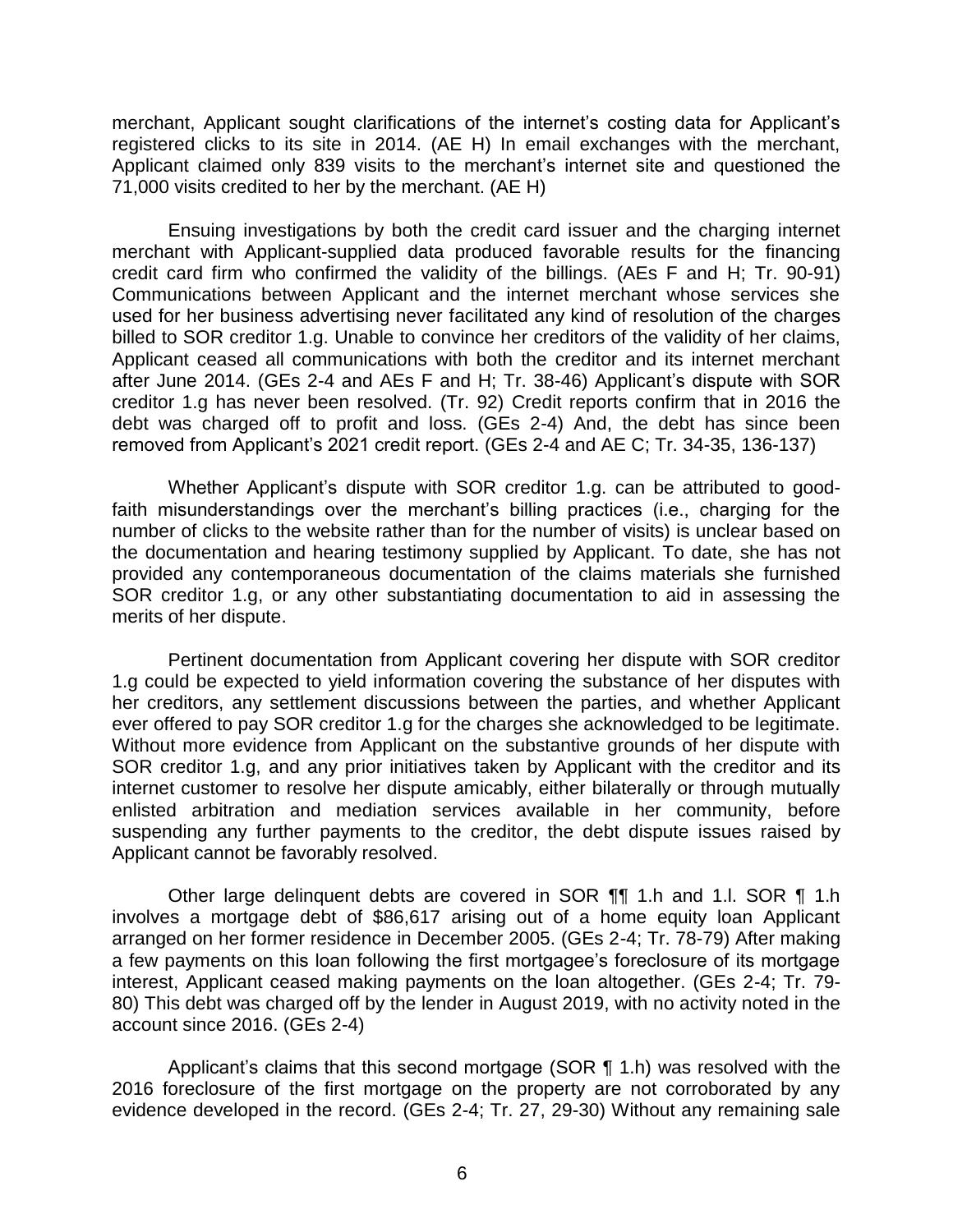fallen off of Applicant's 2021 credit report, it remains unresolved. (AE C; Tr. 34-35) proceeds from the 2016 foreclosure sale, SOR creditor 1.h became essentially a soldout junior lien holder with no security left to recover its loan outlays. While this debt has

In 2017, Applicant filed a law suit against her former employer (SOR creditor 1.f) over a dispute involving her performance contract. (GEs 2-4; Tr. 81-83) In 2017 court proceedings, Applicant was denied the relief she sought and was assessed attorneys' fees of \$5,397. After making two \$200 payments to the judgment creditor under an agreement she reached with the creditor, she could no longer fit the monthly payments within her budget and ceased making payments. (AE N; Tr. 85-86; 112-113) Neither her bank statement nor her credit reports provide any updates or clarifications of the status of this judgment debt, and the debt remains unresolved.

 released the lien covering the charge on the mortgage (AE M) Based on the creditor's In addition to her other mortgage debts, Applicant incurred a mortgage debt with a small reported balance of \$361 noted in her credit reports on a mortgage account reportedly opened in 2004 with SOR creditor 1.k. (GEs 2-4 and AE M) Before charging off the debt, SOR creditor 1.k canceled the remaining \$361 charge on the mortgage and actions the SOR ¶ 1.k debt is extinguished and resolved favorably to Applicant.

 mortgagee. The reported mortgage in Applicant's credit reports is a conventional SOR creditor 1.l covers a delinquent account with Applicant's current first mortgage on her current residence. Since October 2020, the mortgage has been in forbearance status. (AE C; Tr. 99) While she incurred recurrent delinquencies in the account before the account was placed in forbearance, no payments are currently due on the mortgage pending its return from Covid-19-based deferment. (GEs 2-4 and AE C; Tr. 98-99) Once the deferred loan is returned to active status, she is committed to resuming her \$1,027 monthly payments. (Tr. 98-99, 112-113) Considering the substantial interest she has in the property and the underlying mortgage, Applicant can be expected to resume her scheduled loan payments when they become due, Favorable resolution is warranted on this debt.

Medical debts admitted by Applicant, but later challenged, are covered by SOR ¶¶1.i and 1.j. (GEs 1-4) Applicant challenges these charged-off debts without any explanations of the legal basis of her disputes with the creditors. (Tr. 92) Both debts list \$780 delinquent balances that Applicant claims are associated with her unplanned visits to the hospital in 2016 who delivered her stillborn baby. While these debts could be duplicates, they bear different account numbers and are not challenged by Applicant on duplication grounds. Without more information from Applicant on the facts and circumstances of these debts, these medical debts remain unresolved.

 a past-due account of \$28 on an \$897 balance that is reported as current in Applicant's A final consumer debt listed in the SOR is covered by SOR ¶ 1.m. This debt lists August 2021 credit report. (AE C; Tr. 100) Inferences are warranted that this debt is resolved.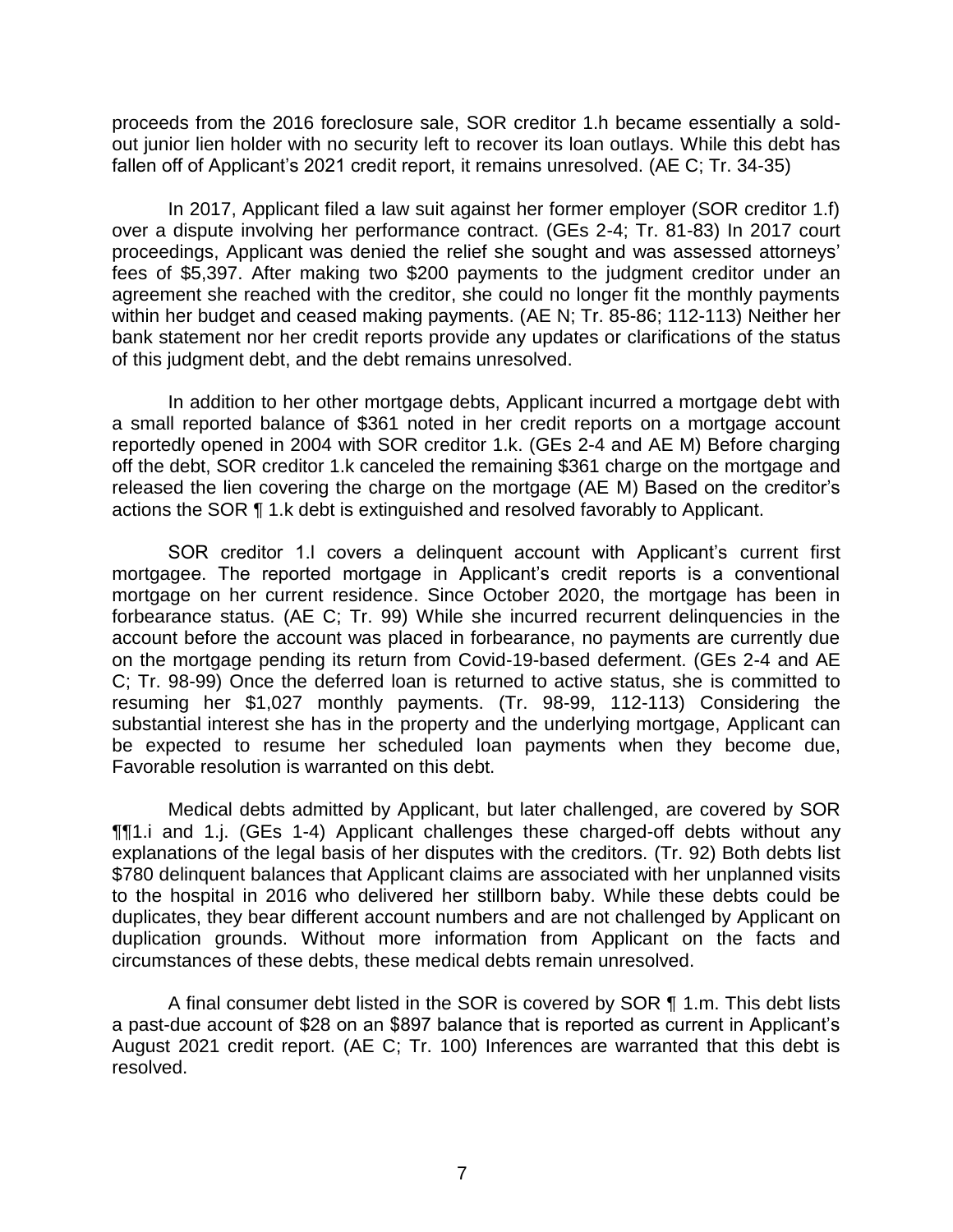a whole-assessment of Applicant's overall reliability and trustworthiness, none were Applicant earns \$150,000 a year from her current employer and shares household expenses with her significant other. (Tr. 52) She has a 401(k) retirement account with approximately \$200,000 in her plan. (Tr. 53) She has not received any documented financial counseling to date. Nor has she provided a monthly budget. With little reported savings to deal with her delinquent accounts, it is not clear what resources Applicant can expect to have on hand to address her still unresolved debts. (Tr. 52) While endorsements and performance evaluations might have been helpful in facilitating furnished.

#### **Policies**

 Eligibility for access to classified information may only be granted "upon a finding that it By virtue of the jurisprudential principles recognized by the U.S. Supreme Court in *Department of the Navy v. Egan*, 484 U.S. 518, 528 (1988), "no one has a 'right' to a security clearance." As Commander in Chief, "the President has the authority to control access to information bearing on national security and to determine whether an individual is sufficiently trustworthy to have access to such information." *Id*. at 527. is clearly consistent with the national interest to do so." Exec. Or. 10865, *Safeguarding Classified Information within Industry* § 2 (Feb. 20, 1960), as amended.

Eligibility for a security clearance is predicated upon the applicant meeting the criteria contained in the adjudicative guidelines. These guidelines are not inflexible rules of law. Instead, recognizing the complexities of human behavior, these guidelines are applied in conjunction with an evaluation of the whole person. An administrative judge's overarching adjudicative goal is a fair, impartial, and commonsense decision. An administrative judge must consider all available, reliable information about the person, past and present, favorable and unfavorable.

 considerations that could affect the individual's reliability, trustworthiness, and ability to The AGs list guidelines to be considered by judges in the decision-making process covering DOHA cases. These guidelines take into account factors that could create a potential conflict of interest for the individual applicant, as well as protect classified information. These guidelines include conditions that could raise a security concern and may be disqualifying (disqualifying conditions), if any, and all of the conditions that could mitigate security concerns, if any.

These guidelines must be considered before deciding whether or not a security clearance should be granted, continued, or denied. Although, the guidelines do not require judges to place exclusive reliance on the enumerated disqualifying and mitigating conditions in the guidelines in arriving at a decision.

In addition to the relevant AGs, judges must take into account the pertinent considerations for assessing extenuation and mitigation set forth in ¶ 2(a) of the AGs, which are intended to assist the judges in reaching a fair and impartial, commonsense decision based on a careful consideration of the pertinent guidelines within the context of the whole person. The adjudicative process is designed to examine a sufficient period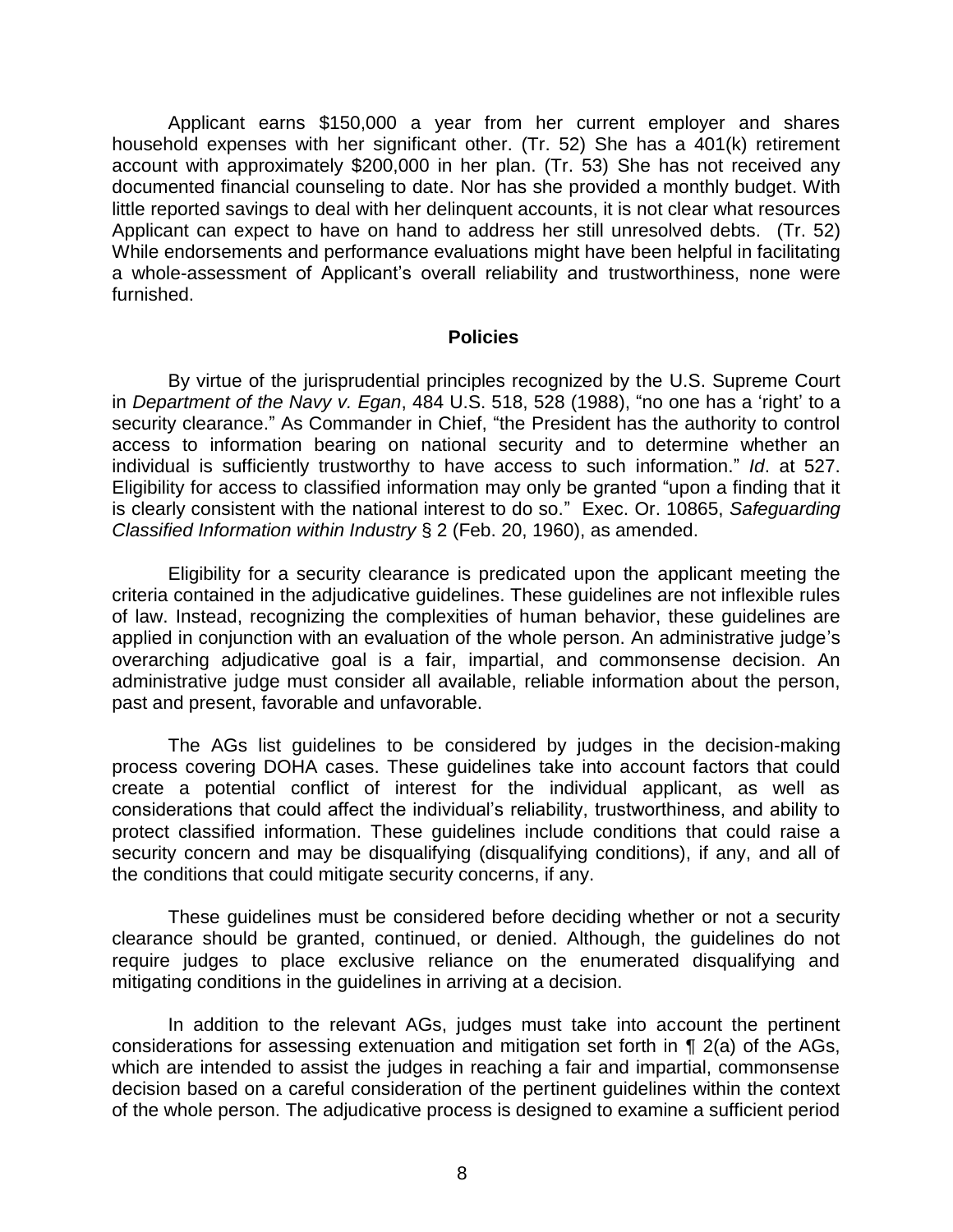of an applicant's life to enable predictive judgments to be made about whether the applicant is an acceptable security risk.

When evaluating an applicant's conduct, the relevant guidelines are to be considered together with the following ¶ 2(d) factors: (1) the nature, extent, and seriousness of the conduct; (2) the circumstances surrounding the conduct, to include knowledgeable participation; (3) the frequency and recency of the conduct; (4) the individual's age and maturity at the time of the conduct; (5) the extent to which participation is voluntary; (6) the presence or absence of rehabilitation and other permanent behavioral changes; (7) the motivation of the conduct; (8) the potential for pressure, coercion, exploitation, or duress; and (9) the likelihood of continuation or recurrence.

Viewing the issues raised and evidence as a whole, the following individual guidelines are pertinent herein:

### **Financial Considerations**

*The Concern***:** Failure or inability to live within one's means, satisfy debts and meet financial obligations may indicate poor self-control, lack of judgment, or unwillingness to abide by rules or regulations, all of which can raise questions about an individual's reliability, trustworthiness and ability to protect classified or sensitive information. Financial distress can also be caused or exacerbated by, and thus can be a possible indicator of other issues of personnel security concern such as excessive gambling, mental health conditions, substance misuse, or alcohol abuse or dependence. An individual who is financially overextended is at greater risk of having to engage in illegal acts or otherwise questionable acts to generate funds. . . . AG ¶ 18.

### **Burdens of Proof**

The Government reposes a high degree of trust and confidence in persons with access to classified information. This relationship transcends normal duty hours and endures throughout off-duty hours.

Decisions include, by necessity, consideration of the possible risk the applicant may deliberately or inadvertently fail to safeguard classified information. Such decisions entail a certain degree of legally permissible extrapolation about potential, rather than actual, risk of compromise of classified information. Clearance decisions must be "in terms of the national interest and shall in no sense be a determination as to the loyalty of the applicant concerned." *See* Exec. Or. 10865 § 7. *See also* Exec. Or. 12968 (Aug. 2, 1995), § 3.1.

Initially, the Government must establish, by substantial evidence, conditions in the personal or professional history of the applicant that may disqualify the applicant from being eligible for access to classified information. The Government has the burden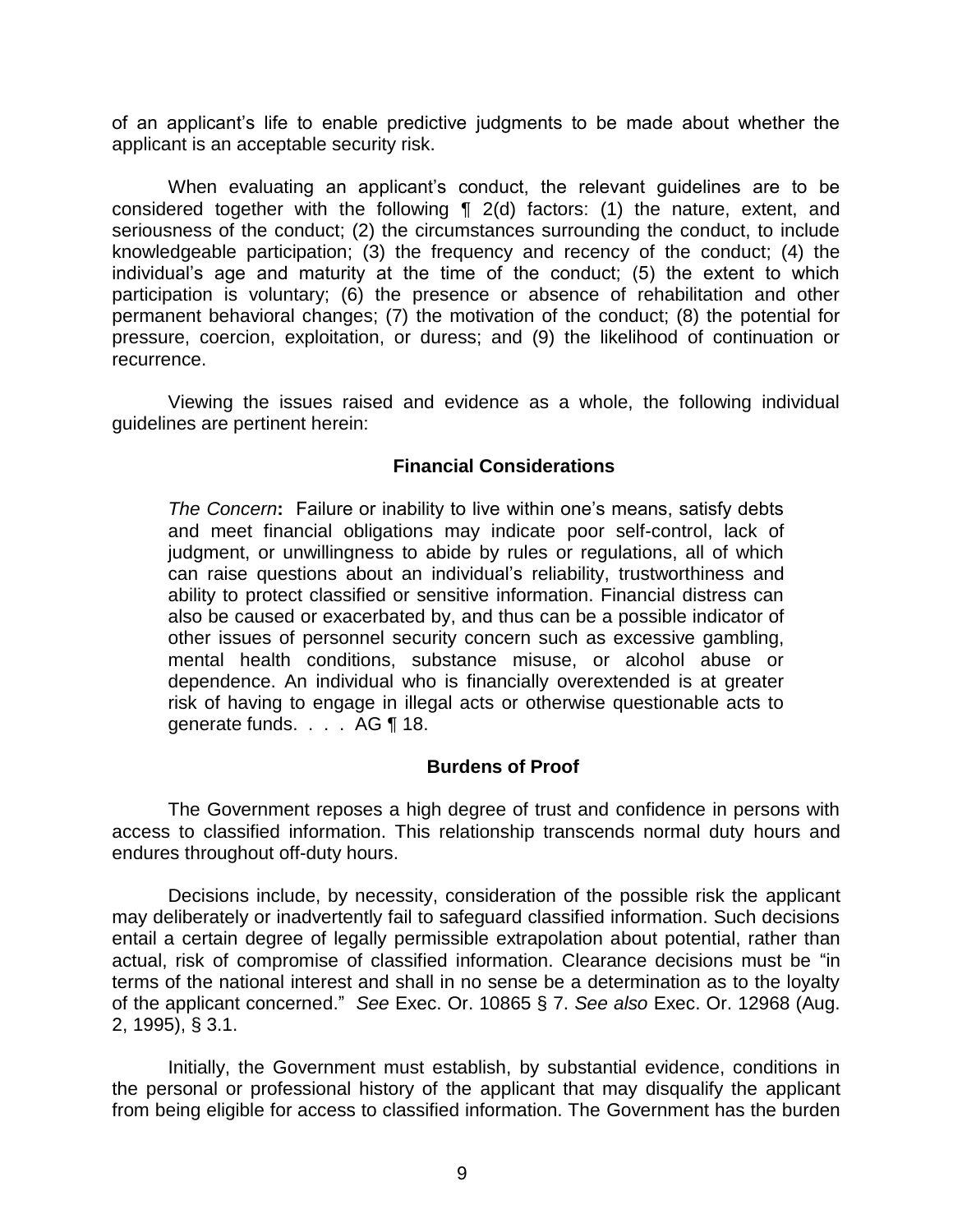of establishing controverted facts alleged in the SOR. *See Egan*, 484 U.S. at 531. "Substantial evidence" is "more than a scintilla but less than a preponderance." *See v. Washington Metro. Area Transit Auth.*, 36 F.3d 375, 380 (4<sup>th</sup> Cir. 1994). The guidelines presume a nexus or rational connection between proven conduct under any of the criteria listed therein and an applicant's security suitability. *See* ISCR Case No. 95-0611 at 2 (App. Bd. May 2, 1996).

Once the Government establishes a disqualifying condition by substantial evidence, the burden shifts to the applicant to rebut, explain, extenuate, or mitigate the facts. Directive ¶ E3.1.15. An applicant "has the ultimate burden of demonstrating that it is clearly consistent with the national interest to grant or continue his [or her] security clearance." ISCR Case No. 01-20700 at 3 (App. Bd. Dec. 19, 2002). The burden of disproving a mitigating condition never shifts to the Government. *See* ISCR Case No. 02-31154 at 5 (App. Bd. Sep. 22, 2005). "[S]ecurity clearance determinations should err, if they must, on the side of denials." *Egan*, 484 U.S. at 531; *see* AG ¶ 2(b).

#### **Analysis**

 Security concerns are raised over Applicant's accumulation of delinquent tax, consumer, and medical debts over the course of many years. While most of the debts covered by the SOR have been charged off, they raise trust, reliability, and judgment concerns about her current and future ability to manage her finances safely and responsibly.

#### **Financial concerns**

 Applicant's accumulation of delinquent debts (comprised of tax, consumer, and financial consideration guidelines: DC ¶¶ 19(a), "inability to satisfy debts"; 19(b), unwillingness to satisfy debts regardless of the ability to do so"; 19(c), "a history of not meeting financial obligations," and 19(f), "failure to file or fraudulently filing annual medical debts) warrant the application of four of the disqualifying conditions (DC) of the Federal, state, or local income tax returns, or failure to pay annual Federal, state, or local income tax as required." Each of these DCs apply to Applicant's situation.

Applicant's admitted debts with explanations require no independent proof to substantiate them. *See* Directive 5220.6 at E3.1.1.14; *McCormick on Evidence* § 262  $(6<sup>th</sup>$  ed. 2006). Her admitted debts are fully documented and create judgment issues as well over the management of her finances. See ISCR Case No. 03-01059 (App. Bd. Sept. 24, 2004). Although she qualified her admissions with explanations, her admissions can be weighed along with other evidence developed during the hearing. Financial stability in a person cleared to protect classified information is required precisely to inspire trust and confidence in the holder of a security clearance that entitles the person to access classified information. While the principal concern of a security clearance holder's demonstrated difficulties is vulnerability to coercion and influence, judgment and trust concerns are implicit in cases involving delinquent debts.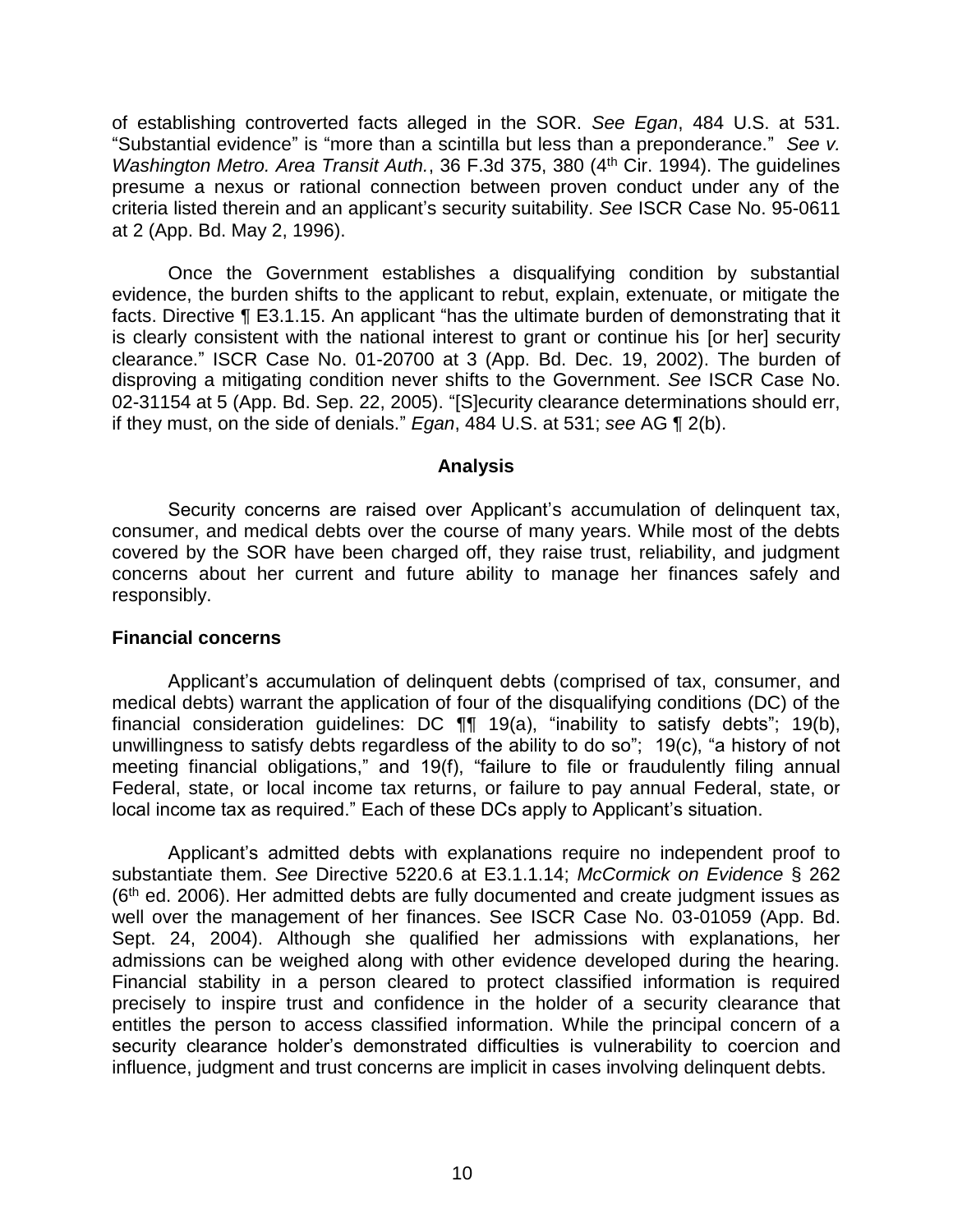Historically, the timing of addressing and resolving debt delinquencies are critical to an assessment of an applicant's trustworthiness, reliability, and good judgment in following rules and guidelines necessary for those seeking access to classified information or to holding a sensitive position. *See* ISCR Case No. 14-06808 at 3 (App. Bd. Nov. 23. 2016); ISCR Case No. 14-01894 at 5 (App. Bd. Aug. 18, 2015).

Applicant's cited financial difficulties associated with her lengthy history of delinquent debt accruals in connection with her federal and state taxes, consumer, and medical accounts preclude her from taking advantage of most of the potentially available extenuating and mitigating benefits. While some extenuating benefit to Applicant is warranted based on her reported periods of unemployment between 2015 and 2018, her personal obligations for her owed back federal and state taxes, consumer, and medical debts remained outstanding and unresolved following her return to full-time employment in September 2018 and required her earnest attention.

Application of mitigating condition MC ¶ 20(b), "the conditions that resulted in the satisfy the second prong ("acted responsibly under the circumstances") of MC 20(b) is financial problem were largely beyond the person's control (e.g., loss of employment, a business downturn, unexpected medical emergency a death, divorce or separation, clear victimization by predatory lending practices, or identity theft), and the individual acted responsibly under the circumstances," partially applies. While Applicant is able to fulfill the first prong of MC ¶ 20(b) with her cited periods of unemployment, her failure to conjunctive in its application and is the key prong that prevents her from gaining any more than limited application of MC 20(b)

 SOR ¶¶ 1.g and 1.i-1.j. SOR ¶.g covers Applicant's disputes over advertising charges Several of the allegations covered by the SOR are disputed by Applicant, notably billed in 2014 by SOR creditor 1.g. SOR  $\P$ **T** 1.i and 1.j cover disputed medical debts charged her in 2016 by the same hospital creditor covered by SOR ¶¶ 1.i and 1.j. None of these raised disputes are supported by adequate contemporaneous documentation covering the factual and legal bases of her disputes with these creditors.

To apply MC  $\P$  20(e), "the individual has a reasonable basis to dispute the actions to resolve the issue," it was incumbent upon Applicant to supply documented legitimacy of the past-due debts which is the cause of the problem and provides documented proof to substantiate the basis of the dispute or provides evidence of evidence of the nature of the dispute, the substantive basis of her claims and efforts on her part to resolve the dispute with the creditor before declining any further payments. Without such evidence, MC ¶ 20(e) is not available to her. Evidence provided by Applicant does not support the application of any of the other potentially available mitigating conditions.

In evaluating Guideline F cases, the Appeal Board has stressed the importance of a "meaningful track record" that includes evidence of actual debt reduction through the voluntary payment of accrued debts. ISCR case No. 07-06482 at 2-3 (App. Bd. May 21, 2008) In Applicant's case, she has failed for the most part to take any documented voluntary steps to address her accumulated delinquent federal and state tax, medical,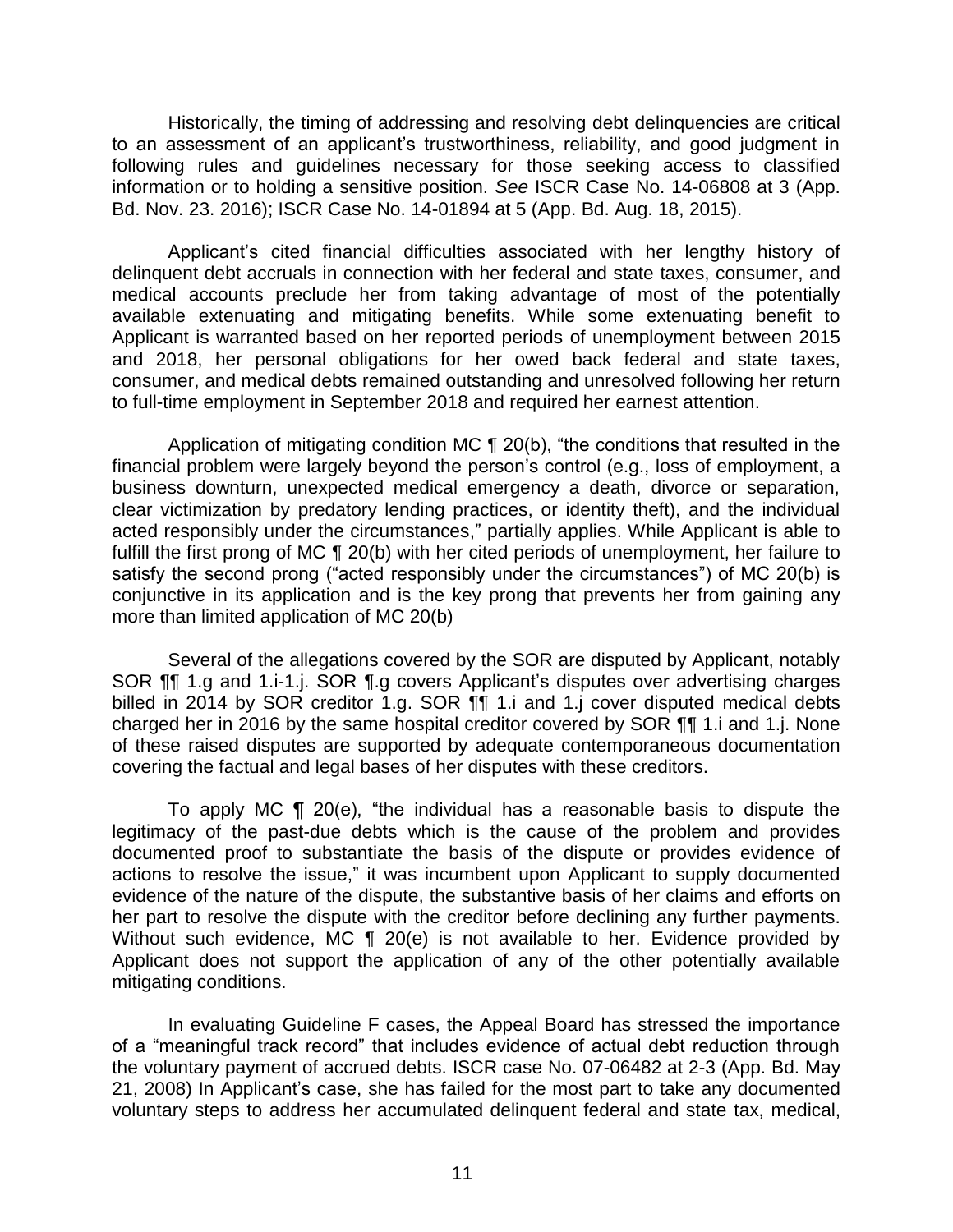and consumer debts and provide persuasive proof of her voluntary resolving these debts.

While Applicant is credited with making some voluntary payments on her 2013- 2015 federal tax and 2015 state tax payment obligations, most of the tax and other payments were credited through involuntary levies on her scheduled tax refunds for other years. Debts reduced through involuntary initiatives, such as creditor levies, attachments, and foreclosures, generally do not meet the mitigation requirements of MC ¶ 20(d), "the individual initiated and is adhering to a good-faith to repay overdue creditors or otherwise resolve debts." Absent more evidence of voluntary payment initiatives on Applicant's part to discharge her documented delinquent federal taxes for tax years 2013-2015, state taxes for tax year 2015, and the debts covered by SOR ¶¶ 1.f and 1.h-1.i, MC ¶ 20(d) is not available to Applicant.

The Appeal Board has consistently imposed evidentiary burdens on applicants to provide documentation corroborating actions taken to resolve financial problems, whether the issues relate to back taxes, consumer, medical, or other debts and accounts (inclusive of mortgages). *See* ISCR Case No. 19-02593 at 4-5 (App. Bd. Oct. 18, 2021); ISCR Case No. 19-01599 at 3 (App. Bd. Jan. 20, 2020). For similar reasons, potentially applicable statutes of limitation and debts removed from credit reports for reasons other than payment or resolution by other voluntary means (to include meritorious disputes of debts) cannot be equated with good-faith efforts to repay overdue creditors. *See, e.g*., ISCR Case No. 03-04779 (App. Bd. July 2005); ISCR Case No. 02-3030 at 3 (App. Bd. April 2004) (quoting ISCR Case No. 99-9020 at 5-6 (App. Bd. June 2001).

Simply because Applicant's credit card and mortgage debts no longer appear on her latest credit report, they cannot be credited as voluntarily paid or otherwise resolved through good-faith means. Debts removed from an applicant's credit report require independent evidence of voluntary, good-faith payment efforts for debt resolution credit. To date, Applicant has not provided any evidence of good-faith payments of these debts. Based on the evidence developed to date in this administrative record, only four of the SOR-listed debts (SOR ¶¶ 1.e and 1.k-1.m) merit resolution in Applicant's favor.

#### **Whole-person assessment**

Whole-person assessment of Applicant's clearance eligibility requires consideration of whether her finances are fully compatible with minimum standards for holding a security clearance. While Applicant is entitled to credit for her work in the defense industry, her efforts are not enough at this time to overcome her failures or inability to resolve her accumulated tax, mortgage, judgment, and medical debt delinquencies with good-faith initiatives following her return to full-time employment in September 2018. Overall trustworthiness, reliability, and good judgment have not been established.

Applicant's past and present failures to address and resolve most of her accumulated tax, consumer (inclusive of mortgages and judgments), and medical debts